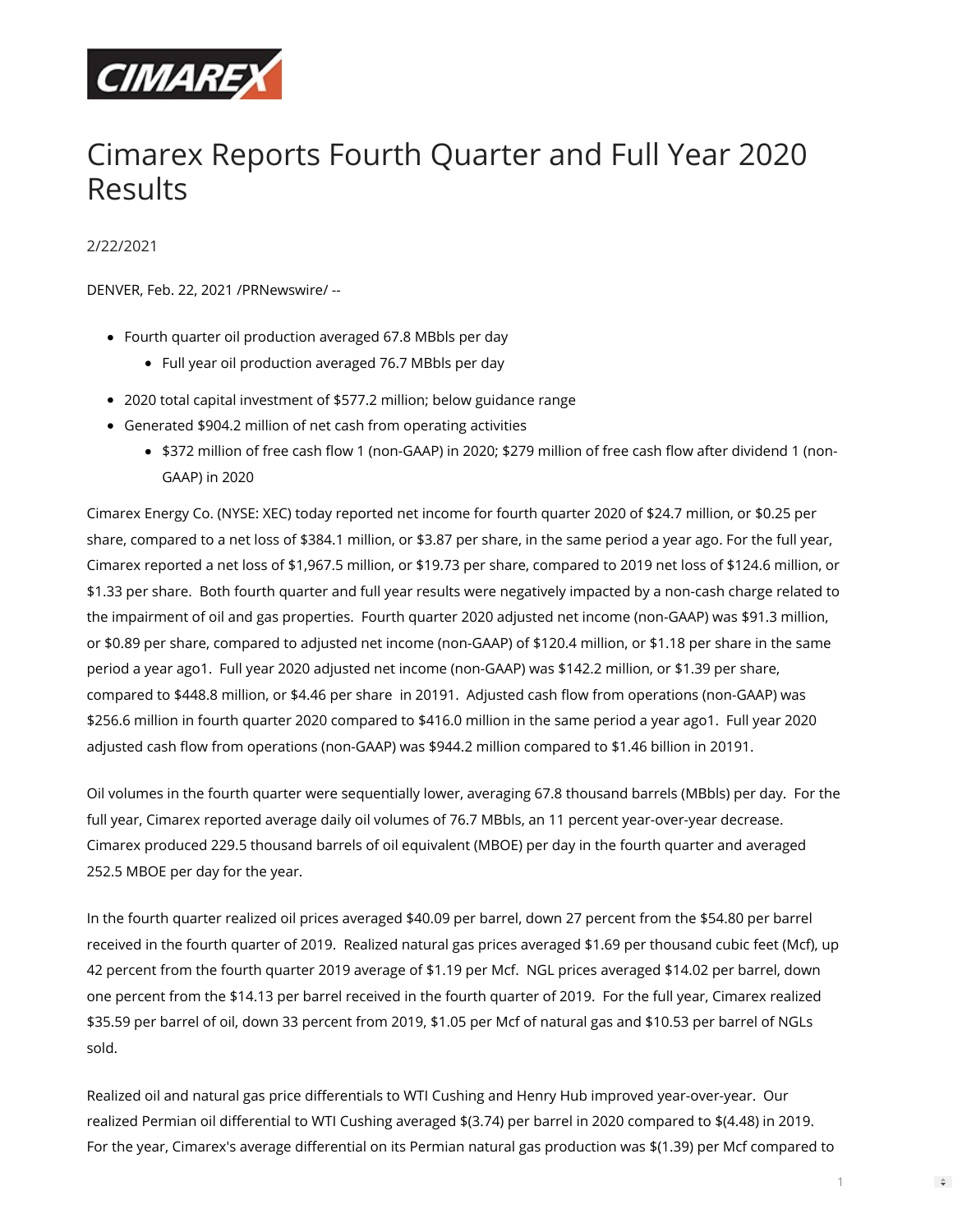the Henry Hub index versus \$(2.14) per Mcf in 2019. Cimarex's 2020 realized gas price differential in the Mid-Continent region was \$(0.41) per Mcf compared to Henry Hub versus \$(0.68) in 2019.

Cimarex invested a total of \$577.2 million in 2020, which includes exploration and development capital (E&D) of \$544.9 million, \$20.8 million to saltwater disposal and \$11.5 million to midstream and other investments. E&D capital is comprised of \$417.4 million attributable to drilling and completion (D&C) activities and \$127.5 million for capitalized interest and overhead, production capital and leasehold acquisition. Capital investments were funded with cash flow from operations.

Proved reserves at December 31, 2020 totaled 531 million barrels of oil equivalent (MMBOE), down 14 percent year over year. The decrease in proved reserves resulted from a reduction in drilling activity and negative price related revisions, both due to lower commodity prices. Cimarex added 57 MMBOE through extensions and discoveries while revisions reduced proved reserves by 52 MMBOE. Production for 2020 totaled 92 MMBOE. Proved reserves are 84 percent proved developed.

Total debt at December 31, 2020 consisted of \$2.0 billion of long-term notes. Cimarex had no borrowings under its revolving credit facility and a cash balance of \$273.1 million at year-end.

Cimarex repurchased and canceled 34,335 shares (55 percent) of the outstanding 8.125% Series A Cumulative Perpetual Convertible Preferred Stock in the fourth quarter, for a total consideration of \$43.5 million including accrued and unpaid dividends.

## Operations Update

Cimarex invested \$577.2 million in 2020 including \$417.4 million (72 percent) of D&C capital. Also included is \$20.8 million to saltwater disposal assets and \$11.5 million to midstream. Of the \$577.2 million, 93 percent was invested in the Permian region and seven percent in the Mid-Continent.

During 2020, Cimarex participated in the drilling and completion of 149 gross (51.0 net) wells. At year-end, 77 gross (39.6 net) wells were waiting on completion, of which 25 gross (0.5 net) were in the Mid-Continent and 52 gross (39.1 net) were in the Permian. Cimarex is currently operating six drilling rigs and two completion crews.

|               | Three Months Ended<br>December 31, |      | <b>Twelve Months Ended</b><br>December 31, |      |  |  |
|---------------|------------------------------------|------|--------------------------------------------|------|--|--|
|               | 2020                               | 2019 | 2020                                       | 2019 |  |  |
| Gross wells   |                                    |      |                                            |      |  |  |
|               | 33                                 | 31   | 92                                         | 131  |  |  |
| Permian Basin | 14                                 | 16   | 57                                         | 160  |  |  |
| Mid-Continent | 47                                 | 47   | 149                                        | 291  |  |  |

## WELLS BROUGHT ON PRODUCTION BY REGION

Net wells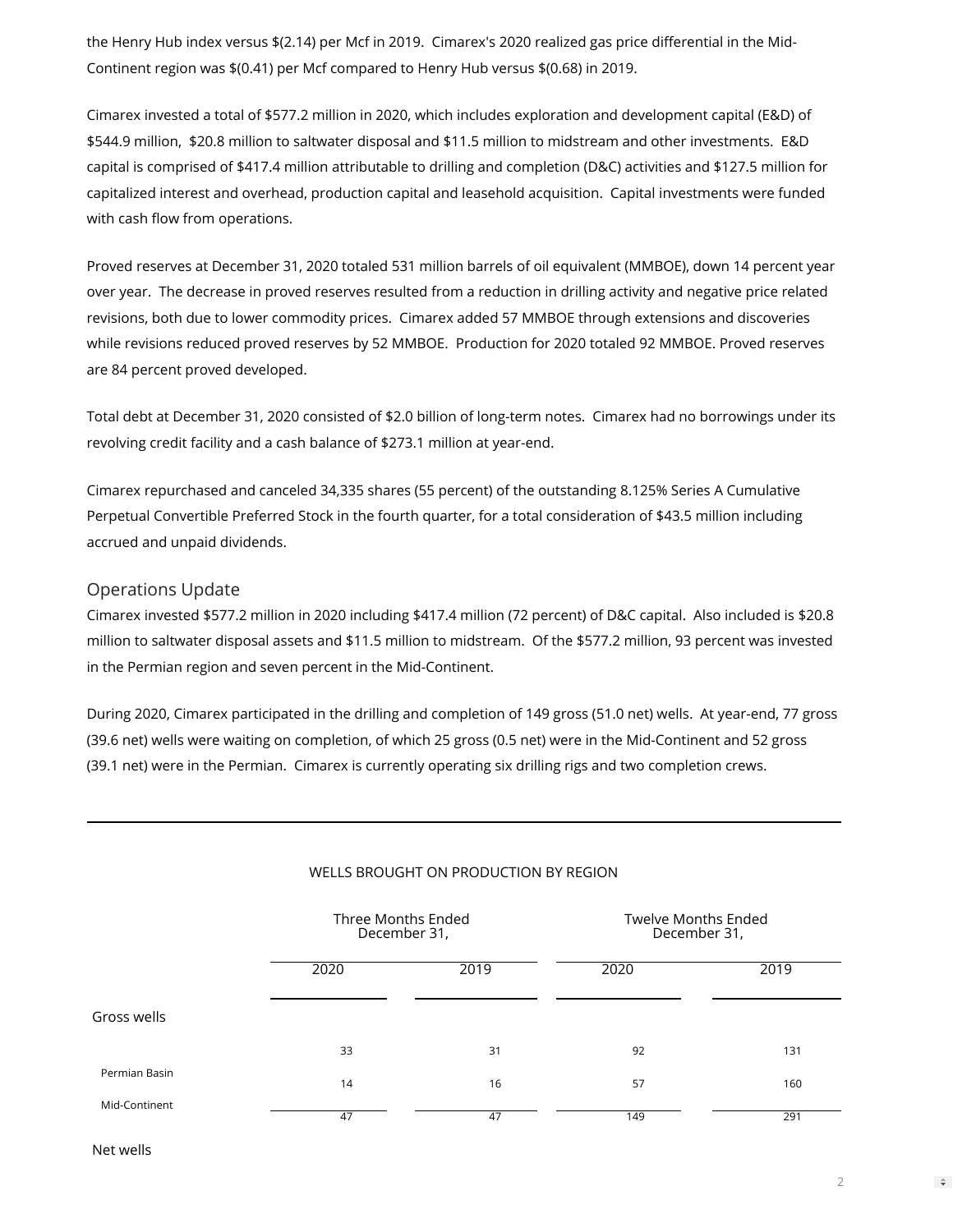|               | 15.9 | 22.5 | 48.1 | 75.5 |
|---------------|------|------|------|------|
| Permian Basin | 1.2  | 0.5  | 2.9  | 16.6 |
| Mid-Continent | 17.1 | 23.0 | 51.0 | 92.1 |

## Permian Region

Production from the Permian region averaged 166.9 MBOE per day in the fourth quarter, or 73 percent of total company volumes. Oil volumes averaged 60.0 MBbls per day, 88 percent of total company oil volumes. For the full year, production averaged 184.0 MBOE per day, 73 percent of total company volumes with Permian oil representing 88 percent of Cimarex's oil volumes in 2020.

Cimarex brought 33 gross (15.9 net) wells on production in the Permian during fourth quarter, bringing the total wells brought on production in 2020 to 92 gross (48.1 net). About 97 percent of our operated wells were drilled from multi-well pads and our average lateral length on our operated wells brought on production in the Permian was 9,268 feet in 2020. Cimarex is currently operating five drilling rigs and two completion crews in the region.

# Mid-Continent Region

Production from the Mid-Continent averaged 62.2 MBOE per day for the fourth quarter, down 27 percent from fourth quarter 2019 and down 10 percent sequentially. Oil volumes averaged 7.7 MBbls per day and represented 11 percent of the company's total oil volume in the quarter. For the full year, production averaged 68.1 MBOE per day, down 22 percent year over year. Oil volumes averaged 8.8 MBbls per day in 2020, down 36 percent year over year.

Wells brought on production during the fourth quarter totaled 14 gross (1.2 net) in the Mid-Continent region, bringing the total wells brought on production in 2020 to 57 gross (2.9 net). At the end of the quarter, 25 gross (0.5 net) wells were waiting on completion. Cimarex is currently operating one drilling rig in the region.

# Production by Region

Cimarex's average daily production and commodity price by region is summarized below:

|               | Three Months Ended<br>December 31, |         | <b>Twelve Months Ended</b><br>December 31, |         |  |  |
|---------------|------------------------------------|---------|--------------------------------------------|---------|--|--|
|               | 2020                               | 2019    | 2020                                       | 2019    |  |  |
| Permian Basin |                                    |         |                                            |         |  |  |
|               | 373.5                              | 451.4   | 405.0                                      | 398.9   |  |  |
| Gas (MMcf)    | 59,952                             | 78,421  | 67,785                                     | 72,264  |  |  |
| Oil (Bbls)    | 44,665                             | 53,438  | 48,718                                     | 51,982  |  |  |
| NGL (Bbls)    | 166,867                            | 207,096 | 184,001                                    | 190,735 |  |  |

## DAILY PRODUCTION BY REGION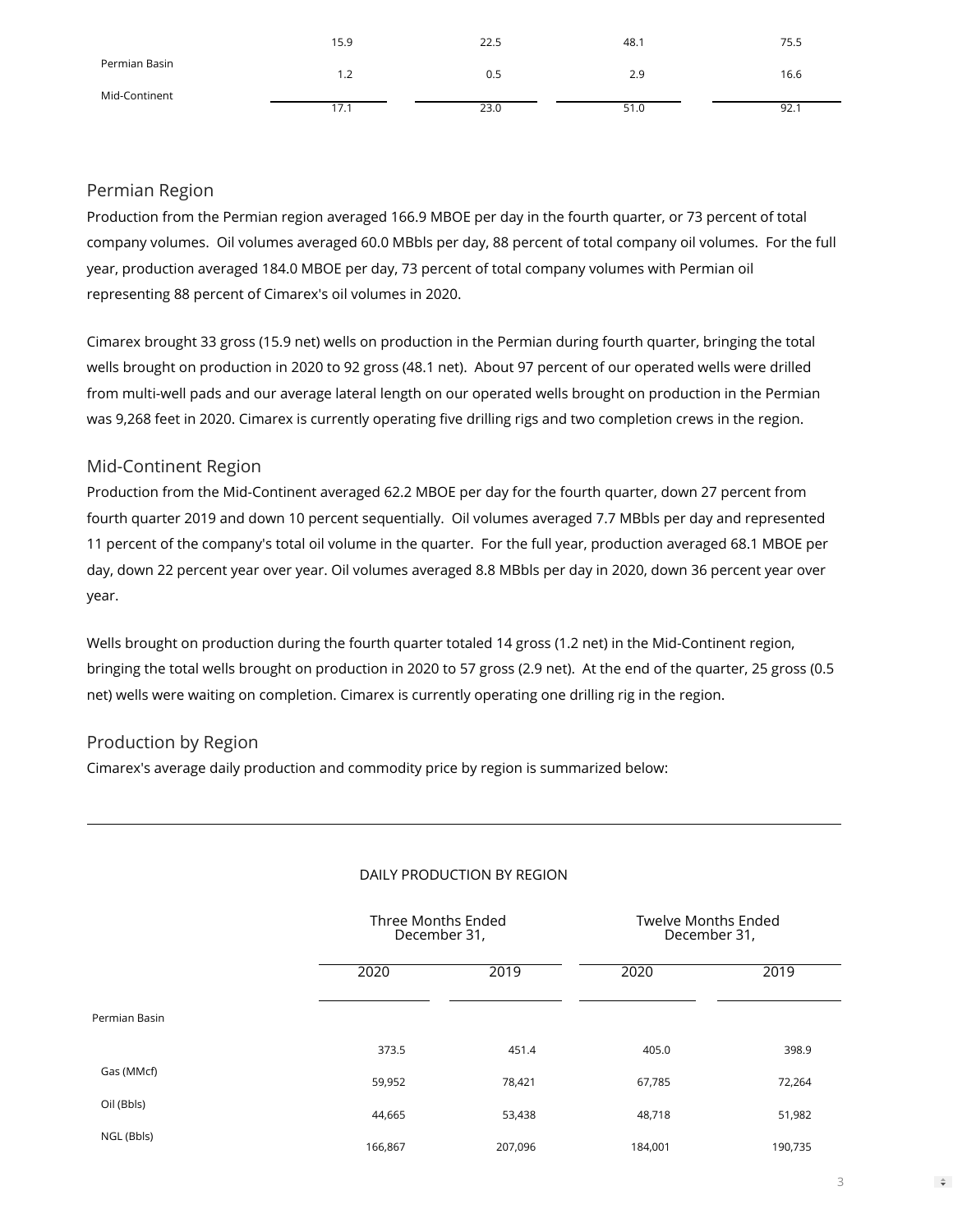## Total Equivalent (BOE)

#### Mid-Continent

|                        | 214.8   | 280.1   | 229.6   | 289.1   |
|------------------------|---------|---------|---------|---------|
| Gas (MMcf)             | 7,672   | 13,514  | 8,796   | 13,788  |
| Oil (Bbls)             | 18,732  | 25,081  | 21,039  | 25,379  |
| NGL (Bbls)             | 62,207  | 85,282  | 68,094  | 87,348  |
| Total Equivalent (BOE) |         |         |         |         |
| <b>Total Company</b>   |         |         |         |         |
|                        | 589.5   | 732.6   | 635.6   | 689.2   |
| Gas (MMcf)             | 67,799  | 92,048  | 76,740  | 86,200  |
| Oil (Bbls)             | 63,468  | 78,557  | 69,819  | 77,408  |
| NGL (Bbls)             | 229,524 | 292,709 | 252,491 | 278,480 |
| Total Equivalent (BOE) |         |         |         |         |

## AVERAGE REALIZED PRICE BY REGION

|                      |       | Three Months Ended<br>December 31, |       | Twelve Months Ended<br>December 31, |
|----------------------|-------|------------------------------------|-------|-------------------------------------|
|                      | 2020  | 2019                               | 2020  | 2019                                |
| Permian Basin        |       |                                    |       |                                     |
|                      | 1.33  | 0.83                               | 0.69  | 0.49                                |
| Gas (\$ per Mcf)     | 39.87 | 54.78                              | 35.66 | 52.55                               |
| Oil (\$ per Bbl)     | 12.85 | 13.23                              | 9.64  | 12.62                               |
| NGL (\$ per Bbl)     |       |                                    |       |                                     |
| Mid-Continent        |       |                                    |       |                                     |
|                      | 2.31  | 1.76                               | 1.67  | 1.95                                |
| Gas (\$ per Mcf)     | 41.67 | 54.91                              | 34.97 | 53.89                               |
| Oil (\$ per Bbl)     | 16.81 | 16.04                              | 12.60 | 15.47                               |
| NGL (\$ per Bbl)     |       |                                    |       |                                     |
| <b>Total Company</b> |       |                                    |       |                                     |
|                      | 1.69  | 1.19                               | 1.05  | 1.11                                |
| Gas (\$ per Mcf)     | 40.09 | 54.80                              | 35.59 | 52.77                               |
| Oil (\$ per Bbl)     | 14.02 | 14.13                              | 10.53 | 13.55                               |
| NGL (\$ per Bbl)     |       |                                    |       |                                     |

# Other

The following table summarizes Cimarex's current hedge positions:

|  | 1Q21 2Q21 3Q21 4Q21 1Q22 2Q22 3Q22 |  |  |
|--|------------------------------------|--|--|
|  |                                    |  |  |

 $\Rightarrow$ 

4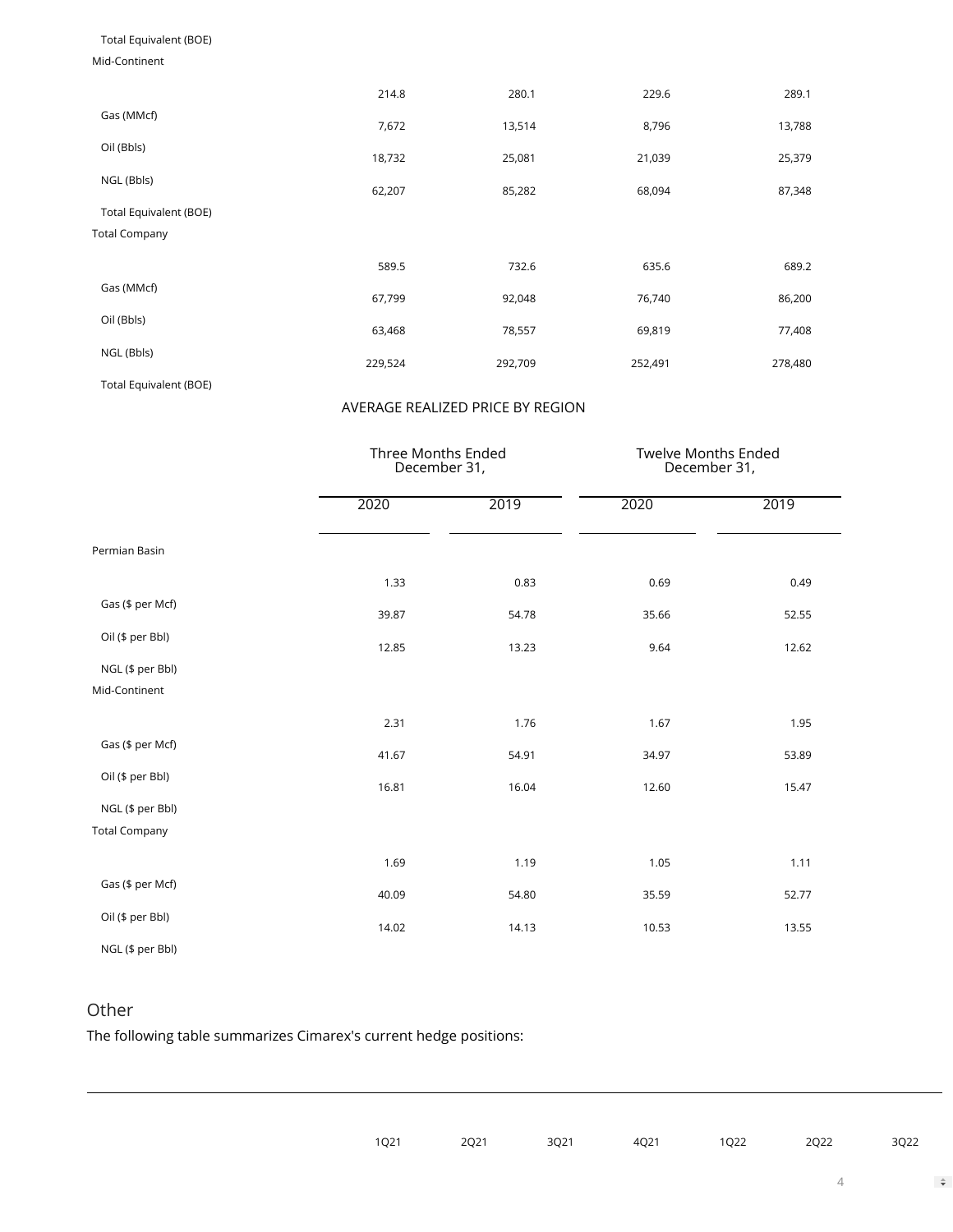| Gas Collars:                | <b>PEPL (2)</b>      |              |              |              |              |              |              |                      |
|-----------------------------|----------------------|--------------|--------------|--------------|--------------|--------------|--------------|----------------------|
|                             | Volume (MMBtu/d)     | 100,000      | 100,000      | 90,000       | 90,000       | 60,000       | 20,000       |                      |
|                             | Wtd Avg Floor        | 1.83<br>\$   | 1.89<br>\$   | \$<br>2.00   | 2.00<br>\$   | \$<br>2.13   | \$<br>2.40   | \$                   |
|                             | Wtd Avg Ceiling      | 2.23<br>\$   | \$<br>2.28   | \$<br>2.42   | \$<br>2.42   | \$<br>2.55   | \$<br>2.86   | \$                   |
|                             | El Paso Perm (2)     |              |              |              |              |              |              |                      |
|                             | Volume (MMBtu/d)     | 70,000       | 80,000       | 70,000       | 70,000       | 40,000       | 20,000       |                      |
|                             | Wtd Avg Floor        | 1.50<br>\$   | \$<br>1.62   | 1.86<br>\$   | 1.86<br>\$   | \$<br>2.13   | 2.40<br>\$   | \$                   |
|                             | Wtd Avg Ceiling      | 1.79<br>\$   | \$<br>1.92   | \$<br>2.22   | \$<br>2.22   | \$<br>2.53   | \$<br>2.88   | \$                   |
|                             | Waha (2)             |              |              |              |              |              |              |                      |
|                             | Volume (MMBtu/d)     | 90,000       | 100,000      | 90,000       | 90,000       | 60,000       | 20,000       |                      |
|                             | Wtd Avg Floor        | 1.52<br>\$   | \$<br>1.61   | \$<br>1.82   | 1.82<br>\$   | \$<br>1.98   | \$<br>2.40   | $\pmb{\mathfrak{s}}$ |
|                             | Wtd Avg Ceiling      | 1.83<br>\$   | \$<br>1.93   | \$<br>2.17   | \$<br>2.17   | \$<br>2.39   | \$<br>2.86   | \$                   |
| Oil Collars:                | WII(3)               |              |              |              |              |              |              |                      |
|                             | Volume (Bbl/d)       | 40,000       | 34,000       | 40,000       | 40,000       | 26,000       | 19,000       | 10,000               |
|                             | Wtd Avg Floor        | 38.06<br>\$  | \$<br>34.62  | \$<br>34.65  | \$<br>34.65  | \$<br>37.31  | 38.16<br>\$  | 40.00<br>\$          |
|                             | Wtd Avg Ceiling      | 46.45<br>\$  | \$<br>43.28  | \$<br>44.37  | \$<br>44.37  | 48.41<br>\$  | 49.56<br>\$  | 49.19<br>\$          |
| Oil Basis Swaps:            | WTI Midland (4)      |              |              |              |              |              |              |                      |
|                             | Volume (Bbl/d)       | 31,000       | 33,000       | 35,000       | 35,000       | 22,000       | 15,000       | 7,000                |
|                             | Wtd Avg Differential | \$<br>0.03   | \$<br>(0.02) | \$<br>(0.08) | \$<br>(0.08) | 0.25<br>\$   | \$<br>0.31   | \$<br>0.38           |
| Oil Roll Differential Swaps | WII(3)               |              |              |              |              |              |              |                      |
|                             | Volume (Bbl/d)       | 7,000        | 11,000       | 18,000       | 18,000       | 18,000       | 11,000       | 7,000                |
|                             | Wtd Avg Price        | (0.24)<br>\$ | (0.22)<br>\$ | (0.10)<br>\$ | \$<br>(0.10) | (0.10)<br>\$ | (0.01)<br>\$ | 0.10<br>\$           |

## Conference call and webcast

Cimarex will host a conference call tomorrow, February 23, at 11:00 a.m. EST (9:00 a.m. MST) to discuss its fourth quarter and 2020 financial and operating results as well as management's outlook for 2021. The call will be webcast and accessible on the Cimarex website at **[www.cimarex.com](http://www.cimarex.com/)**. To join the live, interactive call, please dial 866-367-3053 ten minutes before the scheduled start time (callers in Canada dial 855-669-9657 and international callers dial 412-902-4216).

A replay will be available on the company's website.

## Investor Presentation

For more details on Cimarex's 2020 results, please refer to the company's investor presentation available at **[www.cimarex.com](http://www.cimarex.com/)**.

5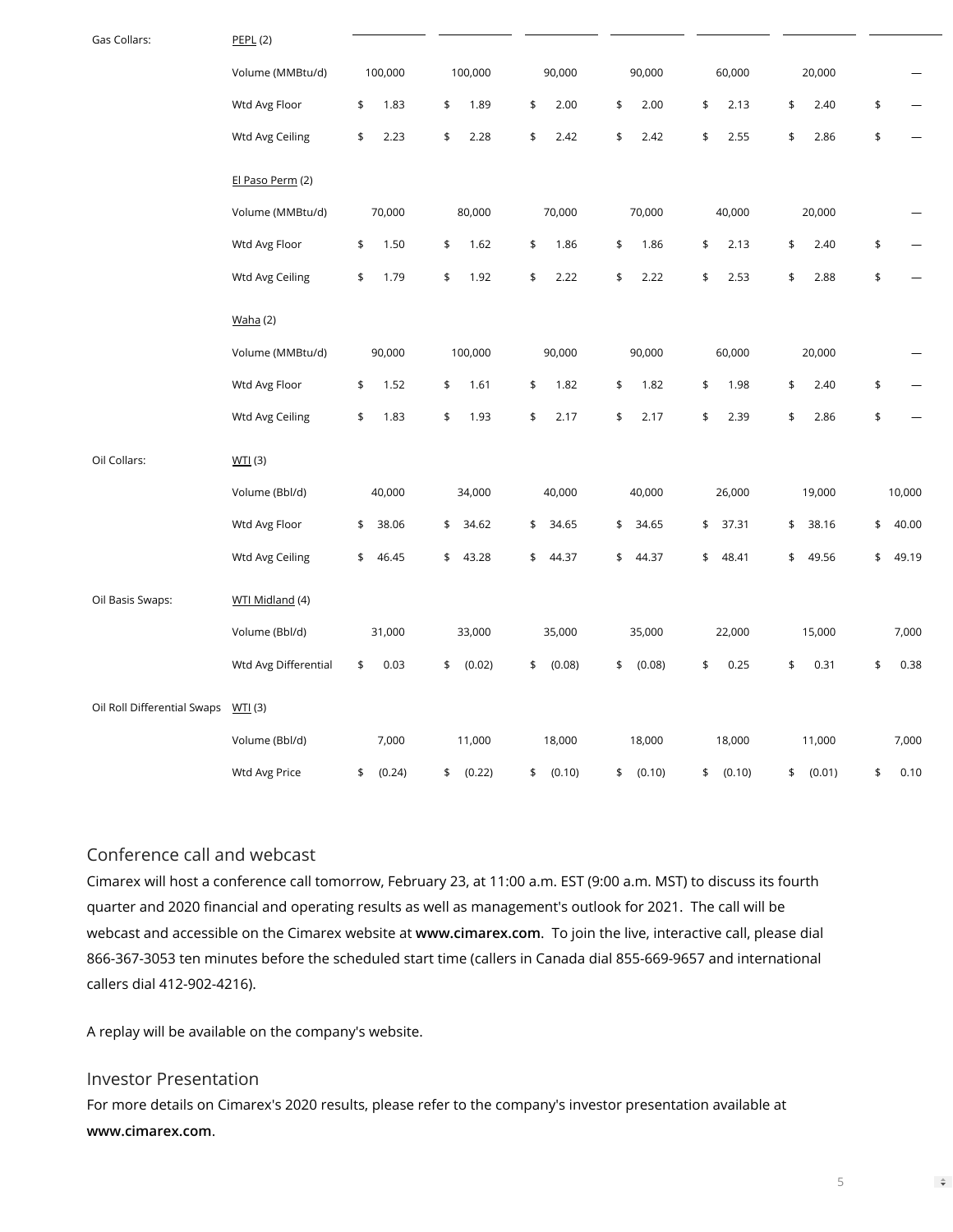## About Cimarex Energy

Denver-based Cimarex Energy Co. is an independent oil and gas exploration and production company with principal operations in the Permian Basin and Mid-Continent areas of the U.S.

## Forward-Looking Statements

This press release contains forward-looking statements, including statements regarding projected results and future events. These forward-looking statements are based on management's judgment as of the date of this press release and include certain risks and uncertainties. Please refer to the company's Annual Report on Form 10-K for the year ended December 31, 2019, filed with the SEC, the Annual Report on Form 10-K for the year ended December 31, 2020 to be filed with the SEC, and other filings including our Current Reports on Form 8-K and Quarterly Reports on Form 10-Q, for a description of certain risk factors that may affect these forward-looking statements.

Actual results may differ materially from company projections and other forward-looking statements and can be affected by a variety of factors outside the control of the company, all of which may be amplified by the COVID-19 pandemic and its unpredictable nature, including among other things: fluctuations in the price we receive for our oil, gas, and NGL production, including local market price differentials, which may be exacerbated by the demand destruction resulting from COVID-19; disruptions to the availability of workers and contractors due to illness and stay at home orders related to the COVID-19 pandemic; cost and availability of gathering, pipeline, refining, transportation and other midstream and downstream activities and our ability to sell oil, gas, and NGLs, which may be negatively impacted by the COVID-19 pandemic, severe weather and other risks and lead to a lack of any available markets; availability of supply chains and critical equipment and supplies; higher than expected costs and expenses, including the availability and cost of services and materials; compliance with environmental and other regulations, including new regulations that may result from the recent change in federal and state administrations and legislatures; legislative or regulatory changes, including initiatives related to hydraulic fracturing, emissions, and disposal of produced water, which may be negatively impacted by the recent change in Presidential administration or legislatures; the ability to receive drilling and other permits or approvals and rights-of-way in a timely manner (or at all), which may be negatively impacted by the impact of COVID-19 restrictions on regulatory employees who process and approve permits, other approvals and rights-of-way and which may be restricted by new Presidential and Secretarial orders and regulation and legislation; reductions in the quantity of oil, gas, and NGLs sold and prices received because of decreased demand and/or curtailments in production relating to mechanical, transportation, storage, capacity, marketing, weather, the COVID-19 pandemic, or other problems; declines in the SEC PV10 value of our oil and gas properties resulting in full cost ceiling test impairments to the carrying values of our oil and gas properties; the effectiveness of our internal control over financial reporting; success of the company's risk management activities; availability of financing and access to capital markets; estimates of proved reserves, exploitation potential, or exploration prospect size; greater than expected production decline rates; timing and amount of future production of oil, gas, and NGLs; cybersecurity threats, technology system failures and data security issues; the inability to transport, process and store oil and gas; hedging activities and the viability of our hedging counterparties, many of whom have been negatively impacted by the COVID-19 pandemic; economic and competitive conditions; lack of available insurance; cash flow and anticipated liquidity; continuing compliance with the financial covenant contained in our amended and restated credit agreement; the loss of certain federal income tax deductions; litigation; environmental liabilities; new federal regulations regarding species or habitats; exploration and development opportunities that we pursue may not result in economic, productive oil and gas properties; drilling of wells; development drilling and testing results; performance of

6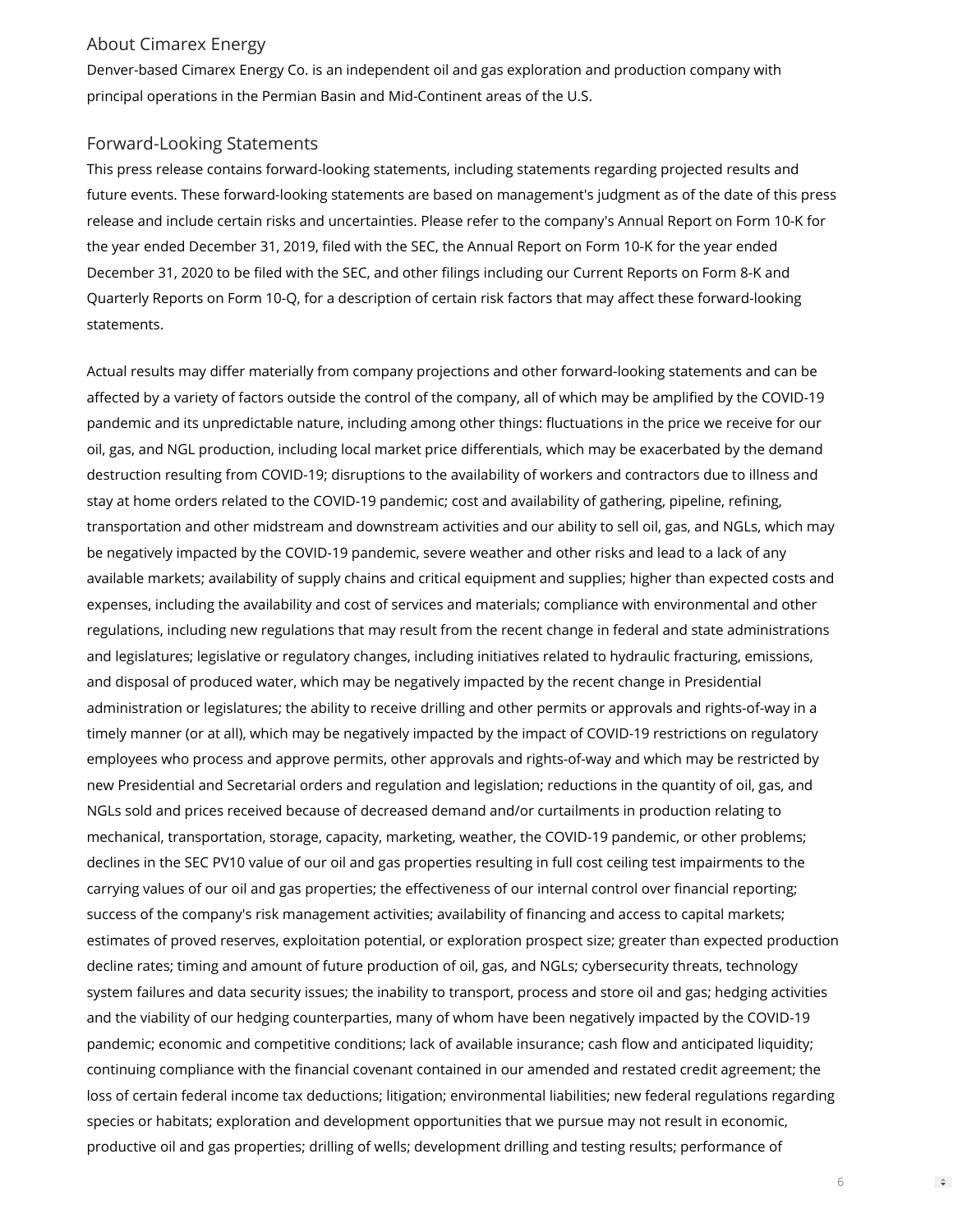acquired properties and newly drilled wells; ability to obtain industry partners to jointly explore certain prospects, and the willingness and ability of those partners to meet capital obligations when requested; unexpected future capital expenditures; amount, nature, and timing of capital expenditures; proving up undeveloped acreage and maintaining production on leases; unforeseen liabilities associated with acquisitions and dispositions; establishing valuation allowances against our net deferred tax assets; potential payments for failing to meet minimum oil, gas, NGL, or water delivery or sales commitments; increased financing costs due to a significant increase in interest rates; risks associated with concentration of operations in one major geographic area; availability and cost of capital; title to properties; ability to complete property sales or other transactions; and other factors discussed in the company's reports filed with the SEC. Cimarex Energy Co. encourages readers to consider the risks and uncertainties associated with projections and other forward-looking statements. In addition, the company assumes no obligation to publicly revise or update any forward-looking statements based on future events or circumstances.

1 Adjusted net income, adjusted cash flow from operations, free cash flow, and free cash flow after dividend are non-GAAP financial measures.<br>See below for reconciliations of the related GAAP amounts.

<sup>2</sup> PEPL refers to Panhandle Eastern Pipe Line Tex/OK Mid-Continent index, El Paso Perm refers to El Paso Permian Basin index, and Waha refers to West Texas (Waha) Index, all as quoted in Platt's Inside FERC.

3 WTI refers to West Texas Intermediate oil price as quoted on the New York Mercantile Exchange.

4 Index price on basis swaps is WTI NYMEX less the weighted average WTI Midland differential, as quoted by Argus Americas Crude.

#### RECONCILIATION OF ADJUSTED NET INCOME

The following reconciles net income (loss) as reported under generally accepted accounting principles (GAAP) to adjusted net income (non-GAAP) for the periods indicated.

|                                                  | Three Months Ended<br>December 31, |    | <b>Twelve Months Ended</b><br>December 31, |                   |    |            |               |
|--------------------------------------------------|------------------------------------|----|--------------------------------------------|-------------------|----|------------|---------------|
|                                                  | 2020                               |    | 2019                                       | 2020              |    | 2019       |               |
|                                                  |                                    |    | (in thousands, except per share data)      |                   |    |            |               |
| Net income (loss)                                | \$<br>24,711                       | \$ | (384,091)                                  | \$<br>(1,967,458) | \$ | (124, 619) |               |
|                                                  | 12,451                             |    | 618,693                                    | 1,638,329         |    | 618,693    |               |
| Impairment of oil and gas properties             |                                    |    |                                            | 714,447           |    |            |               |
| Impairment of goodwill                           | 71,500                             |    | 28,888                                     | 154,781           |    | 63,719     |               |
| Mark-to-market loss on open derivative positions |                                    |    |                                            |                   |    | 4,250      |               |
| Loss on early extinguishment of debt             |                                    |    |                                            |                   |    | 8,404      |               |
| Acquisition related costs                        | 2,100                              |    |                                            | 4,900             |    |            |               |
|                                                  |                                    |    |                                            |                   | 7  |            | $\Rightarrow$ |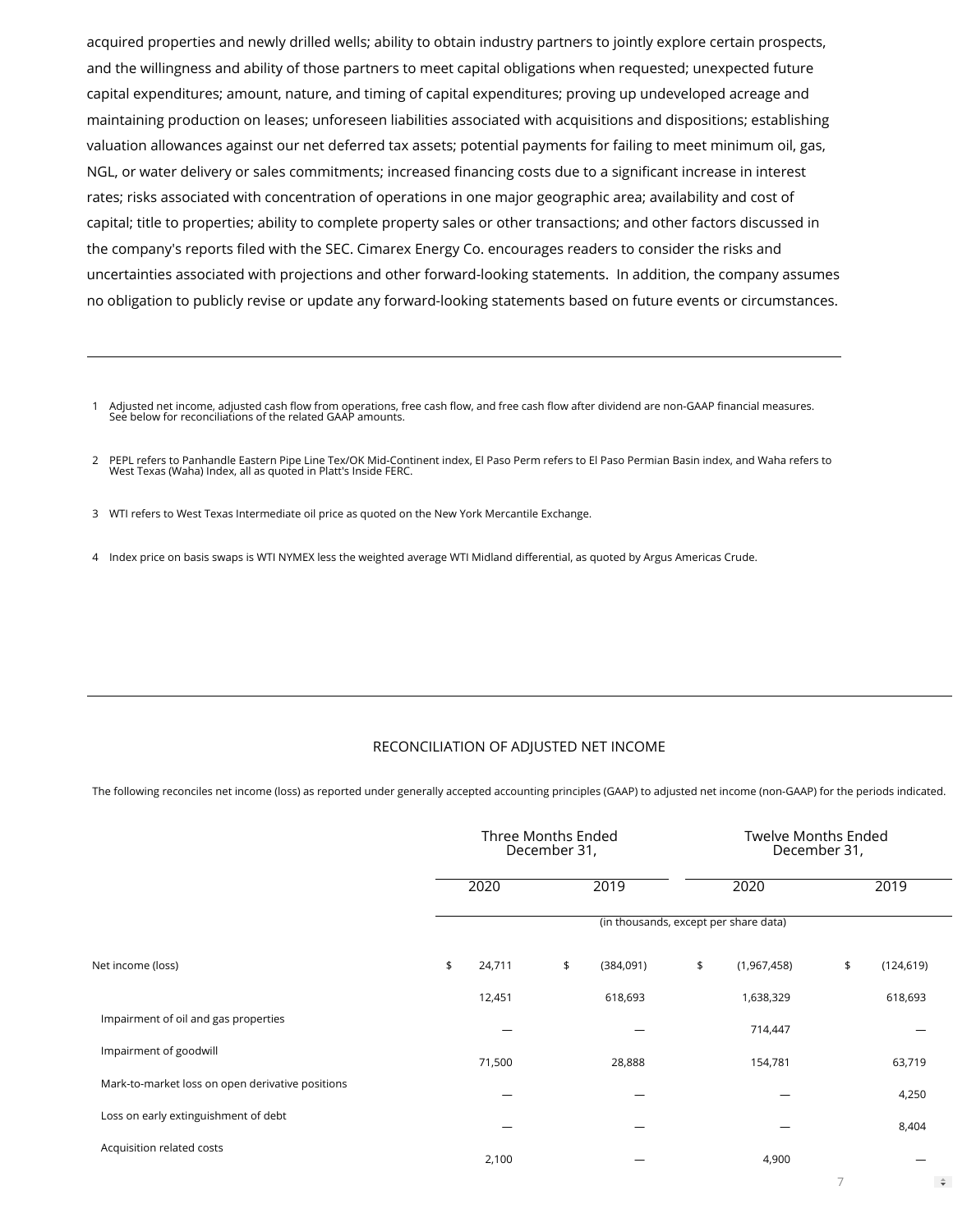| Asset retirement obligation                    | (19, 448)    |   | (143, 115) | (402, 754)    | (121, 637)   |
|------------------------------------------------|--------------|---|------------|---------------|--------------|
| Tax impact (1)<br>Adjusted net income          | \$<br>91,314 | ъ | 120,375    | \$<br>142,245 | 448,810      |
| Diluted earnings (loss) per share              | 0.25         |   | (3.87)     | (19.73)       | \$<br>(1.33) |
| Adjusted diluted earnings per share*           | 0.89         |   | 1.18       | 1.39          | 4.46         |
| Weighted-average number of shares outstanding: |              |   |            |               |              |
| Adjusted diluted**                             | 102,270      |   | 101,903    | 102,140       | 100,679      |
|                                                |              |   |            |               |              |

(1) The tax impact in the 2020 periods is calculated using an effective tax rate that excludes the effects of the first quarter 2020 goodwill impairment,<br>other non-deductible items, and changes in valuation allowances.

Adjusted net income and adjusted diluted earnings per share exclude the noted items because management believes these items affect the<br>comparability of operating results. The company discloses these non-GAAP financial meas

a) Management uses adjusted net income to evaluate the company's operating performance between periods and to compare the company's performance to other oil and gas exploration and production companies.

b) Adjusted net income is more comparable to earnings estimates provided by research analysts.

\* Does not include adjustments resulting from application of the "two-class method" used to determine earnings per share under GAAP.

\*\* Reflects the weighted-average number of common shares outstanding during the period as adjusted for the dilutive effects of outstanding stock options.

#### RECONCILIATION OF ADJUSTED CASH FLOW FROM OPERATIONS, FREE CASH FLOW AND

#### FREE CASH FLOW AFTER DIVIDEND

The following table provides a reconciliation from generally accepted accounting principles (GAAP) measures of net cash provided by operating<br>activities to adjusted cash flows from operations (non-GAAP) , free cash flow (n

|                                            | Three Months Ended<br>December 31, |         |               | Twelve Months Ended<br>December 31, |         |    |           |
|--------------------------------------------|------------------------------------|---------|---------------|-------------------------------------|---------|----|-----------|
|                                            |                                    | 2020    | 2019          |                                     | 2020    |    | 2019      |
|                                            |                                    |         |               | (in thousands)                      |         |    |           |
| Net cash provided by operating activities  | \$                                 | 191,477 | \$<br>359,809 | \$                                  | 904,167 | \$ | 1,343,966 |
|                                            |                                    | 65,109  | 56,178        |                                     | 40,032  |    | 120,174   |
| Change in operating assets and liabilities |                                    |         |               |                                     |         |    |           |
| Adjusted cash flow from operations         |                                    | 256,586 | 415,987       |                                     | 944,199 |    | 1,464,140 |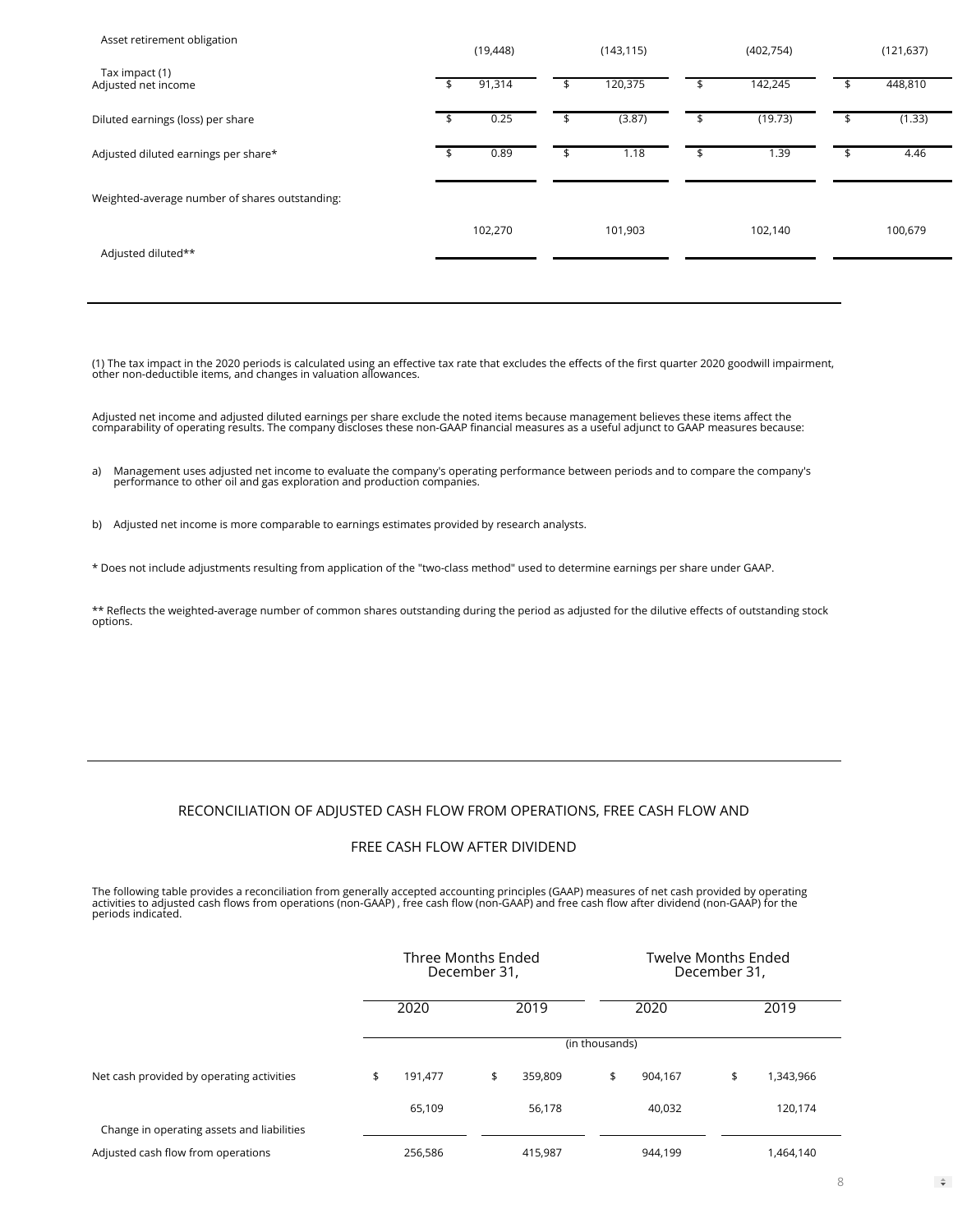|                                                 | (112, 655)  | (246, 232)    | (594, 796) | (1, 245, 457) |
|-------------------------------------------------|-------------|---------------|------------|---------------|
| Oil and gas expenditures                        | (4, 337)    | (14,658)      | (44, 302)  | (73, 693)     |
| Other capital expenditures                      | (18, 356)   | 1,126         | 66,587     | 12,993        |
| Change in capital accruals<br>Free cash flow    | 121,238     | 156,223       | 371,688    | 157,983       |
|                                                 | (24,083)    | (21, 579)     | (92, 976)  | (81,709)      |
| Dividends paid<br>Free cash flow after dividend | 97,155<br>⊅ | 134,644<br>\$ | 278,712    | 76,274<br>\$  |

Management uses the non-GAAP financial measures of adjusted cash flow from operations, free cash flow and free cash flow after dividend as a<br>means of measuring our ability to fund our capital program and dividends, without

#### PROVED RESERVES

|                                             | Gas<br>(MMcf) | Oil<br>(MBbls) | <b>NGL</b><br>(MBbls) | Total<br>(MBOE) |
|---------------------------------------------|---------------|----------------|-----------------------|-----------------|
| December 31, 2019                           | 1,532,145     | 169,770        | 194,468               | 619,595         |
| Revisions of previous estimates             | (43, 504)     | (19,692)       | (25, 488)             | (52, 430)       |
| Extensions and discoveries                  | 107,322       | 22,269         | 16,419                | 56,575          |
| Purchases of reserves                       |               |                |                       |                 |
| Production                                  | (232, 625)    | (28,087)       | (25, 554)             | (92, 412)       |
| Sales of reserves                           | (496)         | (197)          | (27)                  | (307)           |
| December 31, 2020                           | 1,362,842     | 144,063        | 159,818               | 531,021         |
| Proved developed reserves:                  |               |                |                       |                 |
| December 31, 2019                           | 1,358,329     | 138,783        | 166,552               | 531,722         |
| December 31, 2020                           | 1,190,907     | 112,785        | 135,901               | 447,170         |
|                                             | 2020          | 2019           | % Change              |                 |
| Standardized Measure (\$ in millions)       | 2,253         | 3,629          | $(38)$ %              |                 |
| Pre-tax PV-10 (\$ in millions) *            | 2,288         | 3,948          | $(42)$ %              |                 |
| Average prices used in Standardized Measure | 2020          | 2019           | % Change              |                 |
| Gas (\$ per Mcf)                            | 1.99          | 2.58           | $(23)$ %              |                 |
| Oil (\$ per Bbl)                            | 39.54         | 55.67          | $(29)$ %              |                 |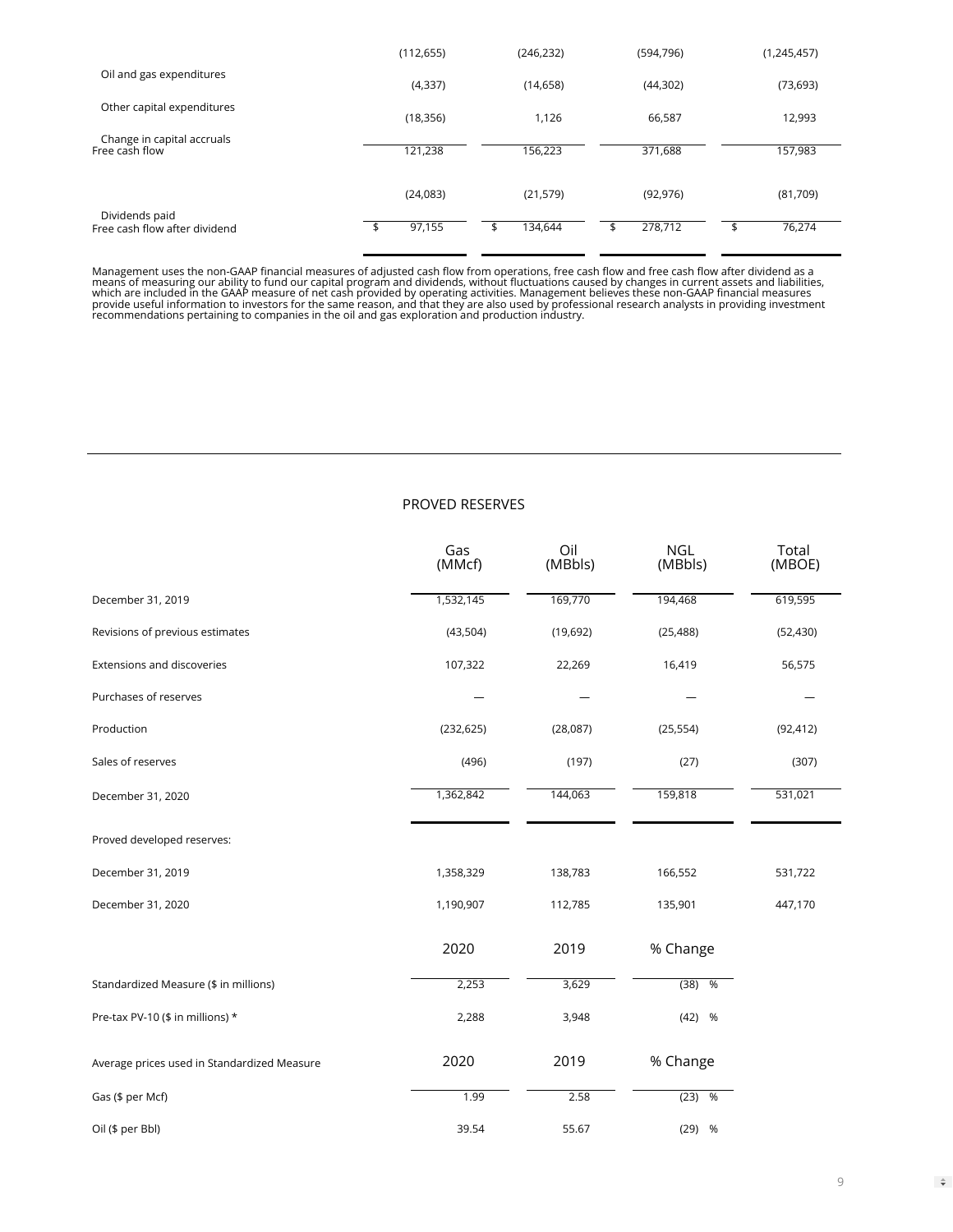\* Pre-tax PV-10 is a non-GAAP financial measure. Pre-tax PV-10 is comparable to the standardized measure, which is the most directly comparable<br>GAAP financial measure. Pre-tax PV-10 is computed on the same basis as the sta standardized measure of discounted future net cash flows was \$2,252.5 million at year-end 2020 and \$3,629.0 million at year-end 2019.<br>Management uses pre-tax PV-10 as one measure of the value of the company's proved reserv

#### PROVED RESERVES BY REGION

|               | Gas<br>(MMcf) | Oi<br>(MBbls) | <b>NGL</b><br>(MBbls) | Total<br>(MBOE) |
|---------------|---------------|---------------|-----------------------|-----------------|
| Permian Basin | 790,750       | 126,327       | 103,606               | 361,725         |
| Mid-Continent | 570,578       | 17,491        | 56,130                | 168,717         |
| Other         | 1,514         | 245           | 82                    | 579             |
|               | ,362,842      | 144,063       | 159,818               | 531,021         |

#### OIL AND GAS CAPITALIZED EXPENDITURES

|                              |             | Three Months Ended<br>December 31, |                | <b>Twelve Months Ended</b><br>December 31, |
|------------------------------|-------------|------------------------------------|----------------|--------------------------------------------|
|                              | 2020        | 2019                               | 2020           | 2019                                       |
|                              |             |                                    | (in thousands) |                                            |
| Acquisitions:                |             |                                    |                |                                            |
|                              | \$<br>4,628 | \$<br>(723)                        | \$<br>11,878   | \$<br>695,450                              |
| Proved                       |             | 3,908                              |                | 1,025,376                                  |
| Unproved                     | 4,628       | 3,185                              | 11,878         | 1,720,826                                  |
| Exploration and development: |             |                                    |                |                                            |
|                              | 10,842      | 17,719                             | 48,468         | 60,175                                     |
| Land and seismic             | 121,031     | 234,603                            | 496,388        | 1,181,605                                  |
| Exploration and development  |             |                                    |                |                                            |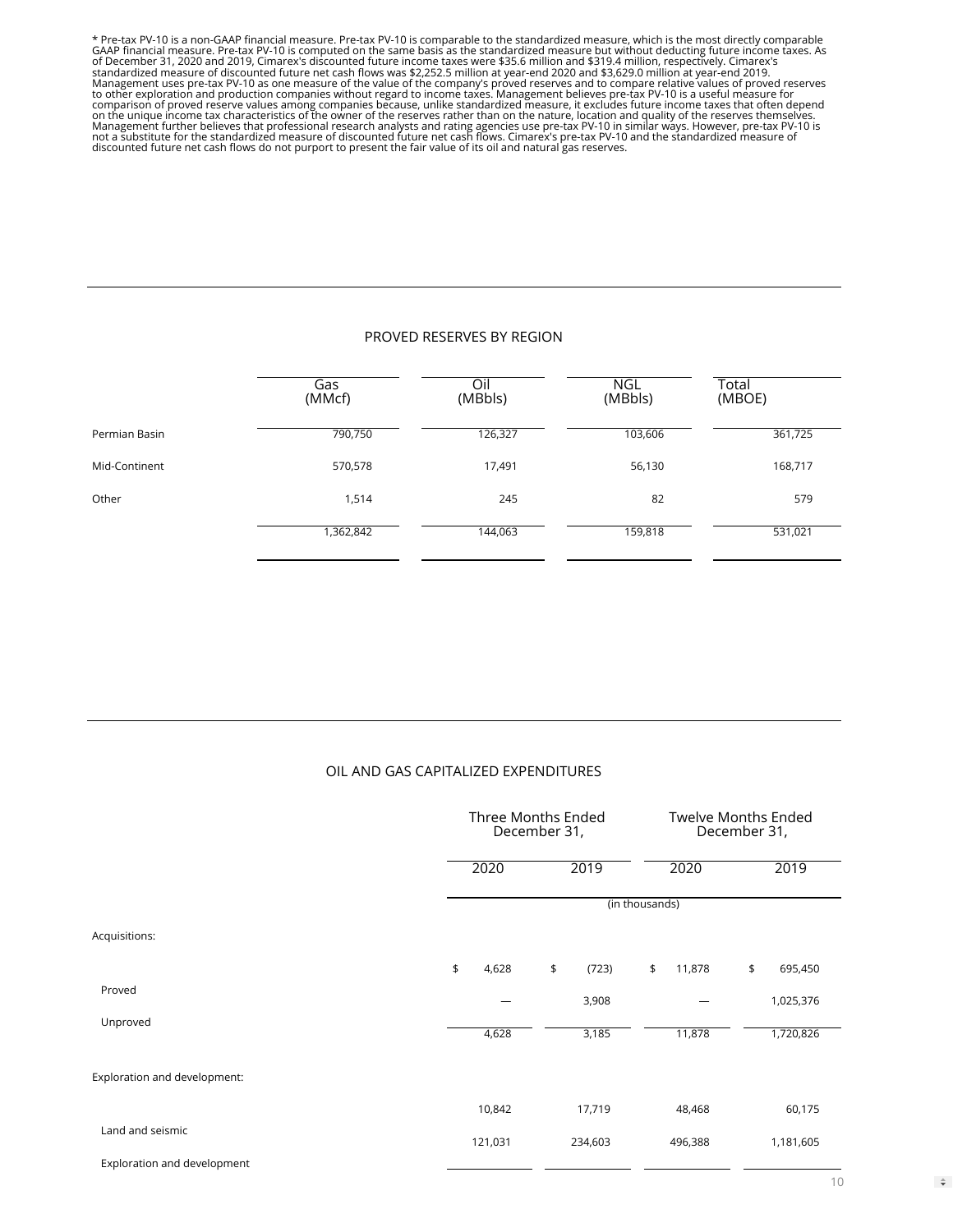|                                                                                    | 131.873 | 252.322   | 544.856 | 1.241.780 |
|------------------------------------------------------------------------------------|---------|-----------|---------|-----------|
| Total acquisition, exploration, and development capital expenditures $\frac{1}{2}$ | 136.501 | \$255.507 | 556.734 | 2.962.606 |

. .

## CONDENSED CONSOLIDATED STATEMENTS OF OPERATIONS AND COMPREHENSIVE INCOME (unaudited)

|                                                      | Three Months Ended<br>December 31,           |               |               | <b>Years Ended</b><br>December 31, |  |  |  |  |
|------------------------------------------------------|----------------------------------------------|---------------|---------------|------------------------------------|--|--|--|--|
|                                                      | 2020                                         | 2019          | 2020          | 2019                               |  |  |  |  |
|                                                      | (in thousands, except per share information) |               |               |                                    |  |  |  |  |
| Revenues:                                            |                                              |               |               |                                    |  |  |  |  |
|                                                      | \$<br>250,059                                | \$<br>464,044 | \$<br>999,682 | \$<br>1,660,210                    |  |  |  |  |
| Oil sales                                            | 173,503                                      | 182,269       | 513,006       | 661,711                            |  |  |  |  |
| Gas and NGL sales                                    | 11,161                                       | 10,931        | 45,907        | 41,048                             |  |  |  |  |
| Gas gathering and other                              | 434,723                                      | 657,244       | 1,558,595     | 2,362,969                          |  |  |  |  |
| Costs and expenses:                                  |                                              |               |               |                                    |  |  |  |  |
|                                                      | 12,451                                       | 618,693       | 1,638,329     | 618,693                            |  |  |  |  |
| Impairment of oil and gas properties                 | 134,556                                      | 252,637       | 710,607       | 890,759                            |  |  |  |  |
| Depreciation, depletion, amortization, and accretion |                                              |               | 714,447       |                                    |  |  |  |  |
| Impairment of goodwill                               | 71,726                                       | 82,722        | 285,324       | 339,941                            |  |  |  |  |
| Production                                           | 52,032                                       | 64,780        | 213,366       | 238,259                            |  |  |  |  |
| Transportation, processing, and other operating      | 7,118                                        | 6,279         | 23,591        | 23,294                             |  |  |  |  |
| Gas gathering and other                              | 9,430                                        | 43,353        | 79,699        | 148,953                            |  |  |  |  |
| Taxes other than income                              | 30,672                                       | 26,349        | 111,005       | 95,843                             |  |  |  |  |
| General and administrative                           | 7,016                                        | 6,394         | 29,895        | 26,398                             |  |  |  |  |
| Stock compensation                                   | 72,982                                       | 40,901        | 35,534        | 76,850                             |  |  |  |  |
| Loss on derivative instruments, net                  | 291                                          | 248           | 839           | 19,305                             |  |  |  |  |
| Other operating expense, net                         |                                              |               |               |                                    |  |  |  |  |
|                                                      | 398,274                                      | 1,142,356     | 3,842,636     | 2,478,295                          |  |  |  |  |
| Operating income (loss)                              | 36,449                                       | (485, 112)    | (2, 284, 041) | (115, 326)                         |  |  |  |  |
| Other (income) and expense:                          |                                              |               |               |                                    |  |  |  |  |
|                                                      | 23,325                                       | 23,721        | 92,914        | 93,386                             |  |  |  |  |

 $\hat{\mathbf{v}}$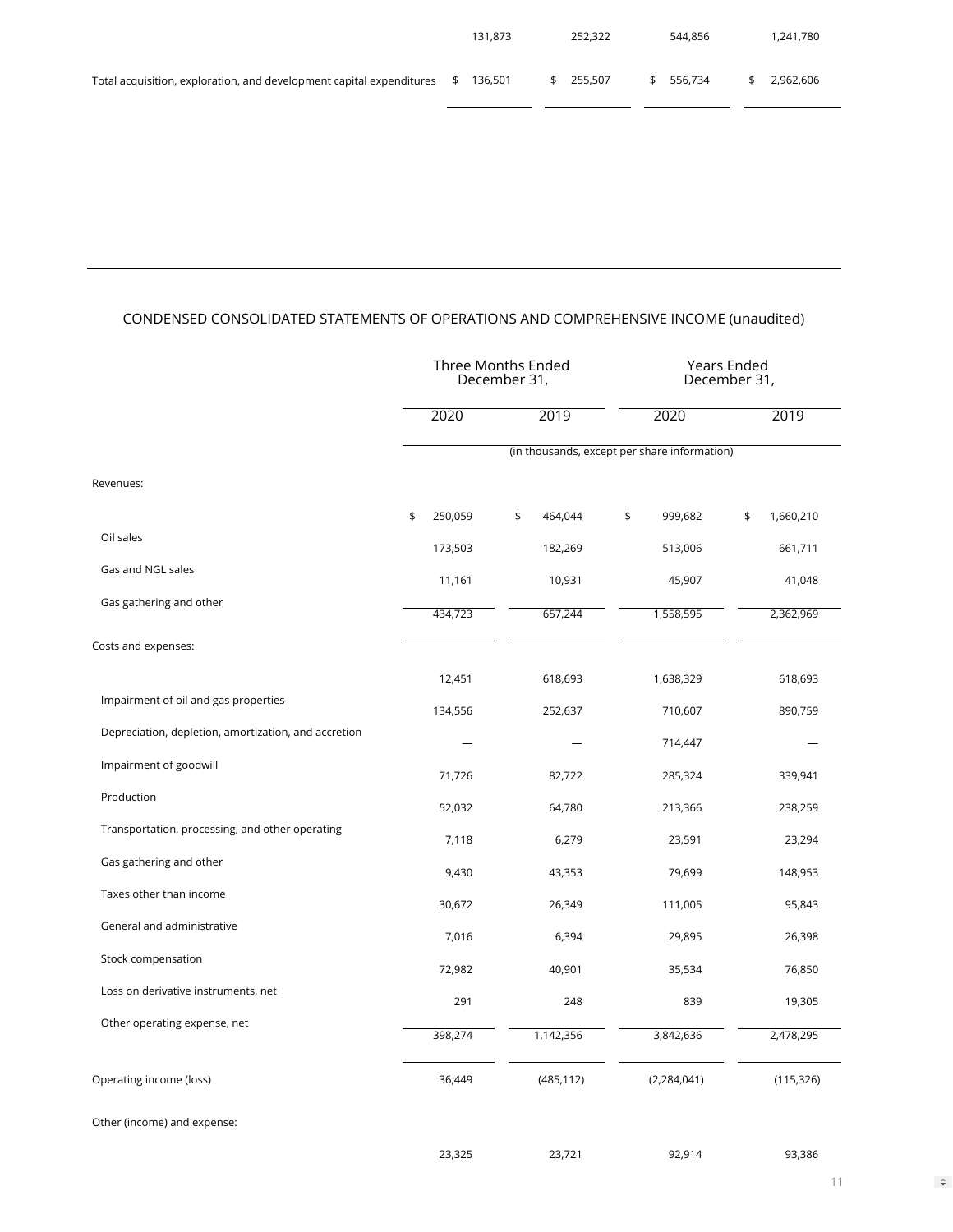| Interest expense                                        | (11, 623)    |                           | (14, 421)  |                           | (50,030)    |                           | (56, 232)  |
|---------------------------------------------------------|--------------|---------------------------|------------|---------------------------|-------------|---------------------------|------------|
| Capitalized interest                                    |              |                           |            |                           |             |                           | 4,250      |
| Loss on early extinguishment of debt                    | (1, 593)     |                           | (1, 193)   |                           | (540)       |                           | (5,741)    |
| Other, net                                              |              |                           |            |                           |             |                           |            |
| Income (loss) before income tax                         | 26,340       |                           | (493, 219) |                           | (2,326,385) |                           | (150, 989) |
| Income tax expense (benefit)                            | 1,629        |                           | (109, 128) |                           | (358, 927)  |                           | (26, 370)  |
| Net income (loss)                                       | \$<br>24,711 | \$                        | (384,091)  | \$                        | (1,967,458) | \$                        | (124, 619) |
| Earnings (loss) per share to common stockholders:       |              |                           |            |                           |             |                           |            |
|                                                         | \$<br>0.25   | \$                        | (3.87)     | \$                        | (19.73)     | \$                        | (1.33)     |
| Basic                                                   | \$<br>0.25   | $\overline{\mathfrak{s}}$ | (3.87)     | $\overline{\mathfrak{s}}$ | (19.73)     | $\overline{\mathfrak{s}}$ | (1.33)     |
| Diluted                                                 |              |                           |            |                           |             |                           |            |
| Dividends declared per common share                     | \$<br>0.22   | \$                        | 0.20       | \$                        | 0.88        | \$                        | 0.80       |
| Weighted-average number of shares outstanding:          |              |                           |            |                           |             |                           |            |
|                                                         | 100,072      |                           | 99,789     |                           | 99,952      |                           | 98,789     |
| Basic                                                   | 100,072      |                           | 99,789     |                           | 99,952      |                           | 98,789     |
| Diluted                                                 |              |                           |            |                           |             |                           |            |
| Comprehensive income (loss):                            |              |                           |            |                           |             |                           |            |
|                                                         | \$<br>24,711 | \$                        | (384,091)  | \$                        | (1,967,458) | \$                        | (124, 619) |
| Net income (loss)<br>Other comprehensive income (loss): |              |                           | (10)       |                           |             |                           | (755)      |
| Change in fair value of investments, net of tax         | \$<br>24,711 | \$                        | (384, 101) | \$                        | (1,967,458) | \$                        | (125, 374) |
| Total comprehensive income (loss)                       |              |                           |            |                           |             |                           |            |

# CONDENSED CONSOLIDATED CASH FLOW STATEMENTS (unaudited)

|                                                                                                                  | Three Months Ended<br>December 31, |    |           | Years Ended<br>December 31, |             |    |            |  |
|------------------------------------------------------------------------------------------------------------------|------------------------------------|----|-----------|-----------------------------|-------------|----|------------|--|
|                                                                                                                  | 2020                               |    | 2019      |                             | 2020        |    | 2019       |  |
|                                                                                                                  |                                    |    |           | (in thousands)              |             |    |            |  |
| Cash flows from operating activities:                                                                            |                                    |    |           |                             |             |    |            |  |
|                                                                                                                  | \$<br>24,711                       | \$ | (384,091) | \$                          | (1,967,458) | \$ | (124, 619) |  |
| Net income (loss)<br>Adjustments to reconcile net income (loss) to net cash<br>provided by operating activities: |                                    |    |           |                             |             |    |            |  |
|                                                                                                                  | 12,451                             |    | 618,693   |                             | 1,638,329   |    | 618,693    |  |
| Impairment of oil and gas properties                                                                             | 134,556                            |    | 252,637   |                             | 710,607     |    | 890,759    |  |
| Depreciation, depletion, amortization, and accretion                                                             |                                    |    |           |                             | 714,447     |    |            |  |

 $\hat{\mathbf{v}}$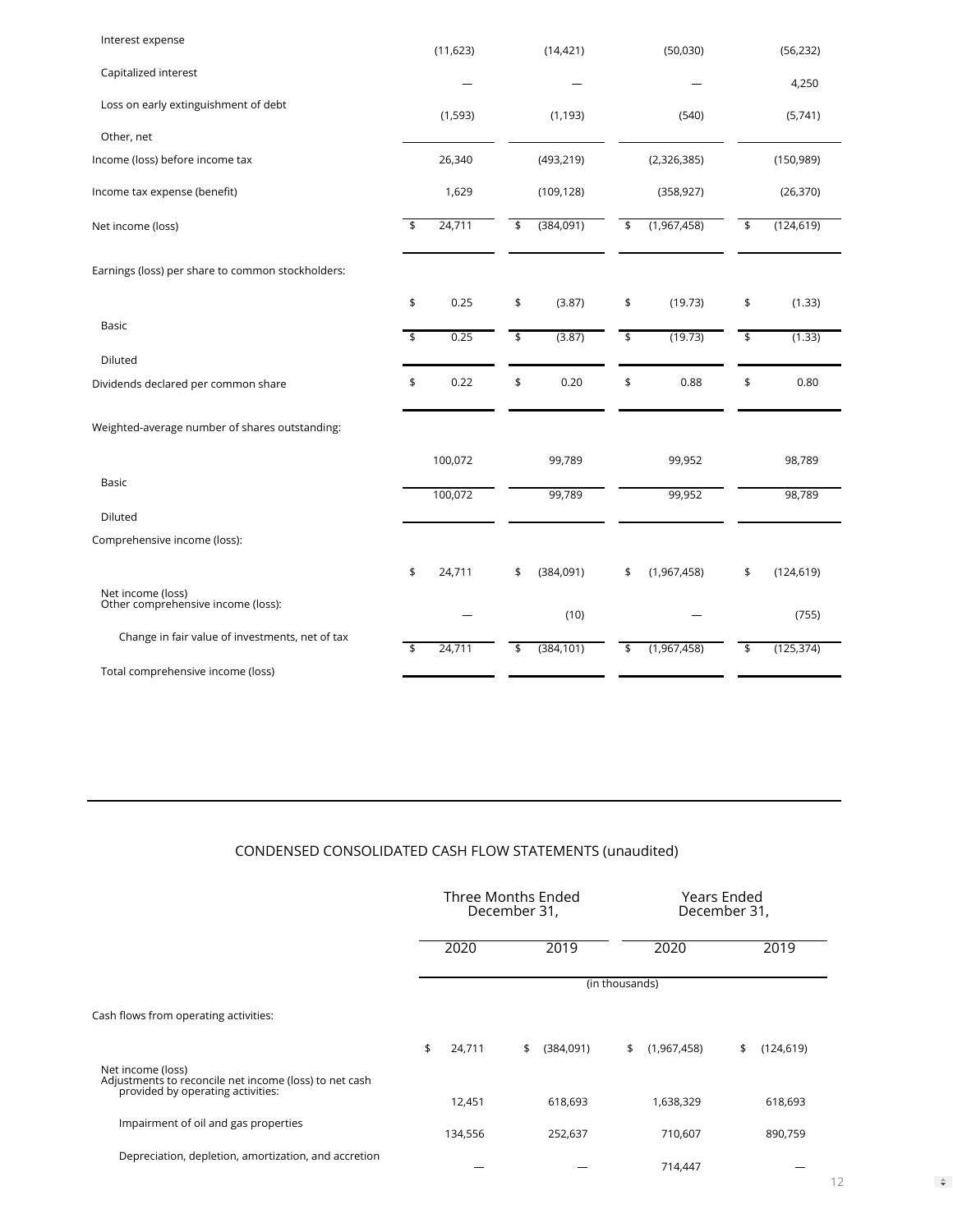| Impairment of goodwill                                                                       | 1,499         | (109, 660)   | (358, 896)    | (26,902)     |
|----------------------------------------------------------------------------------------------|---------------|--------------|---------------|--------------|
| Deferred income taxes                                                                        | 7,016         | 6,394        | 29,895        | 26,398       |
| Stock compensation                                                                           | 72,982        | 40,901       | 35,534        | 76,850       |
| Loss on derivative instruments, net                                                          | (1,482)       | (12,013)     | 119,247       | (13, 131)    |
| Settlements on derivative instruments                                                        |               |              |               | 4,250        |
| Loss on early extinguishment of debt                                                         | 1,119         | (167)        | 7,189         | (2,797)      |
| Changes in non-current assets and liabilities                                                | 3,734         | 3,293        | 15,305        | 14,639       |
| Other, net<br>Changes in operating assets and liabilities:                                   | (63, 461)     | (15,055)     | 116,492       | 65,128       |
| Accounts receivable                                                                          | (1, 554)      | (2,879)      | 5,134         | (739)        |
| Other current assets                                                                         | (94)          | (38, 244)    | (161, 658)    | (184, 563)   |
| Accounts payable and other current liabilities                                               | 191,477       | 359,809      | 904,167       | 1,343,966    |
| Net cash provided by operating activities<br>Cash flows from investing activities:           |               |              |               |              |
|                                                                                              | (112, 655)    | (246, 232)   | (594, 796)    | (1,245,457)  |
| Oil and gas capital expenditures                                                             | (4,628)       | (3, 185)     | (11, 878)     | (288, 781)   |
| Acquisition of oil and gas properties                                                        | 147           | 398          | 69,983        | 28,945       |
| Sales of oil and gas assets                                                                  | 226           | 245          | 2,118         | 1,104        |
| Sales of other assets                                                                        | (4, 337)      | (14, 658)    | (44, 302)     | (73, 693)    |
| Other capital expenditures                                                                   | (121, 247)    | (263, 432)   | (578, 875)    | (1,577,882)  |
| Net cash used by investing activities<br>Cash flows from financing activities:               |               |              |               |              |
|                                                                                              |               | 380,000      | 172,000       | 2,619,310    |
| Borrowings of long-term debt                                                                 |               | (380,000)    | (172,000)     | (2,990,000)  |
| Repayments of long-term debt                                                                 |               |              | (1, 566)      | (11,798)     |
| Financing, underwriting, and debt redemption fees                                            | (979)         | (1, 138)     | (4, 842)      | (3,869)      |
| Finance lease payments                                                                       | (43,029)      |              | (43,029)      |              |
| Repurchase of redeemable preferred stock                                                     | (24,083)      | (21, 579)    | (92, 976)     | (81,709)     |
| Dividends paid                                                                               | (1, 951)      | (2,823)      | (4,456)       | (5, 229)     |
| Employee withholding taxes paid upon the net settlement<br>of equity-classified stock awards |               |              |               | 1,267        |
| Proceeds from exercise of stock options                                                      | (70, 042)     | (25, 540)    | (146, 869)    | (472, 028)   |
| Net cash used by financing activities<br>Net change in cash and cash equivalents             | 188           | 70,837       | 178,423       | (705, 944)   |
| Cash and cash equivalents at beginning of period                                             | 272,957       | 23,885       | 94,722        | 800,666      |
| Cash and cash equivalents at end of period                                                   | 273,145<br>\$ | \$<br>94,722 | \$<br>273,145 | \$<br>94,722 |
|                                                                                              |               |              |               |              |

 $\hat{\mathbf{v}}$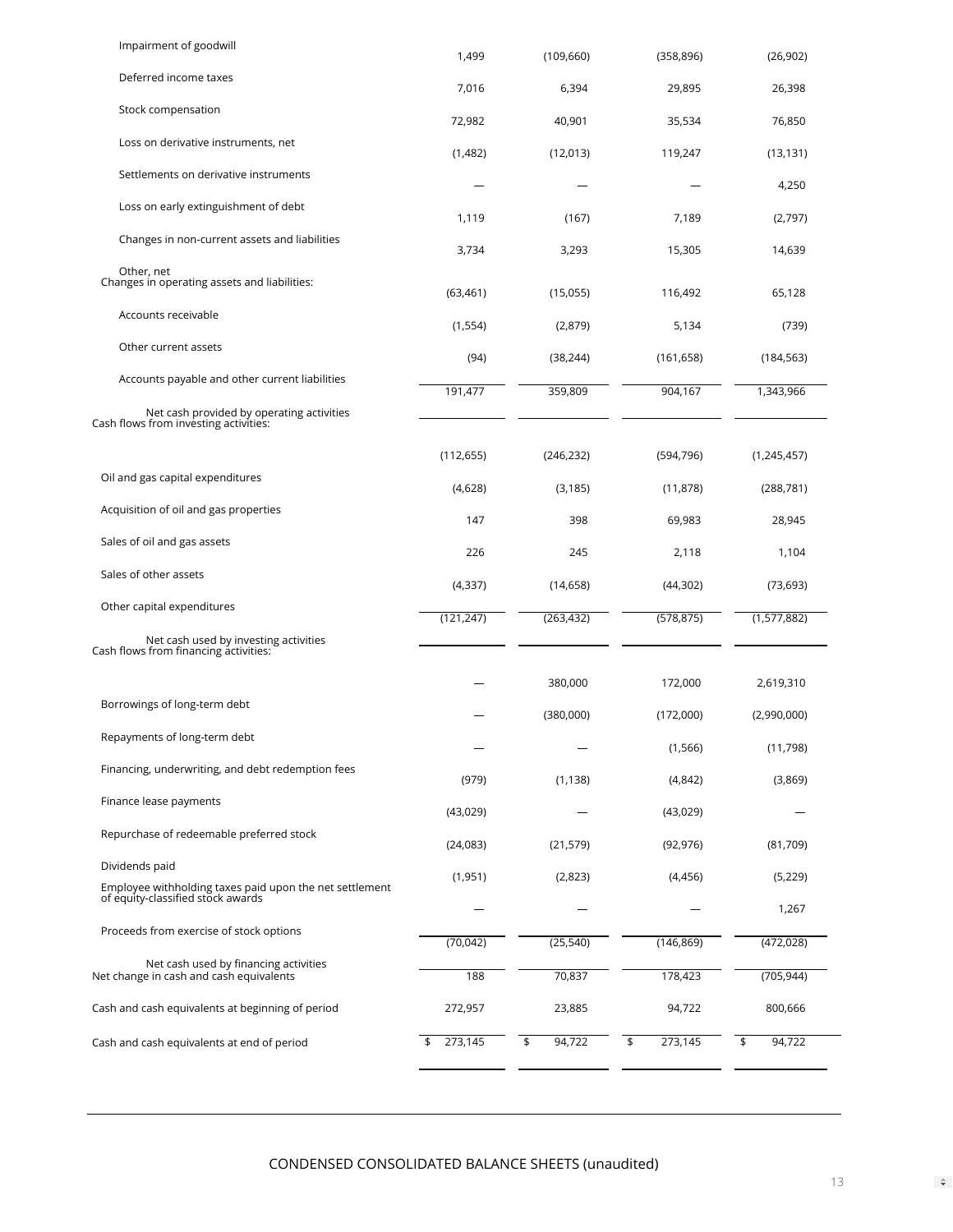|                                                                                                                      | December 31,<br>2020                                      | December 31,<br>2019 |  |  |  |  |
|----------------------------------------------------------------------------------------------------------------------|-----------------------------------------------------------|----------------------|--|--|--|--|
| Assets                                                                                                               | (in thousands, except share and<br>per share information) |                      |  |  |  |  |
| Current assets:                                                                                                      |                                                           |                      |  |  |  |  |
|                                                                                                                      | \$<br>273,145                                             | 94,722<br>\$         |  |  |  |  |
| Cash and cash equivalents                                                                                            | 332,485                                                   | 448,584              |  |  |  |  |
| Accounts receivable, net of allowance                                                                                | 37,150                                                    | 47,893               |  |  |  |  |
| Oil and gas well equipment and supplies                                                                              | 6,848                                                     | 17,944               |  |  |  |  |
| Derivative instruments                                                                                               | 7,710                                                     | 12,343               |  |  |  |  |
| Other current assets                                                                                                 | 657,338                                                   | 621,486              |  |  |  |  |
| Total current assets<br>Oil and gas properties at cost, using the full cost method of accounting:                    |                                                           |                      |  |  |  |  |
|                                                                                                                      | 21,281,840                                                | 20,678,334           |  |  |  |  |
| Proved properties                                                                                                    | 1,142,183                                                 | 1,255,908            |  |  |  |  |
| Unproved properties and properties under development, not being amortized                                            | 22,424,023                                                | 21,934,242           |  |  |  |  |
|                                                                                                                      |                                                           |                      |  |  |  |  |
| Less - accumulated depreciation, depletion, amortization, and impairment                                             | (18, 987, 354)                                            | (16, 723, 544)       |  |  |  |  |
| Net oil and gas properties<br>Fixed assets, net of accumulated depreciation of \$455,815 and \$389,458, respectively | 3,436,669                                                 | 5,210,698            |  |  |  |  |
|                                                                                                                      | 436,101                                                   | 519,291              |  |  |  |  |
| Goodwill                                                                                                             |                                                           | 716,865              |  |  |  |  |
| Derivative instruments                                                                                               | 2,342                                                     | 580                  |  |  |  |  |
| Deferred income taxes                                                                                                | 20,472                                                    |                      |  |  |  |  |
| Other assets                                                                                                         | 69,067                                                    | 71,109               |  |  |  |  |
|                                                                                                                      | 4,621,989<br>\$                                           | 7,140,029<br>\$      |  |  |  |  |
| Liabilities, Redeemable Preferred Stock, and Stockholders' Equity                                                    |                                                           |                      |  |  |  |  |
| Current liabilities:                                                                                                 |                                                           |                      |  |  |  |  |
|                                                                                                                      | \$<br>44,290                                              | 49,020<br>\$         |  |  |  |  |
| Accounts payable                                                                                                     | 280,849                                                   | 418,978              |  |  |  |  |
| <b>Accrued liabilities</b>                                                                                           | 145,398                                                   | 16,681               |  |  |  |  |
| Derivative instruments                                                                                               | 130,637                                                   | 207,939              |  |  |  |  |
| Revenue payable                                                                                                      | 59,051                                                    | 66,003               |  |  |  |  |
| Operating leases                                                                                                     | 660,225                                                   | 758,621              |  |  |  |  |
| Total current liabilities<br>Long-term debt:                                                                         |                                                           |                      |  |  |  |  |
|                                                                                                                      | 2,000,000                                                 | 2,000,000            |  |  |  |  |
| Principal                                                                                                            | (12,701)                                                  | (14, 754)            |  |  |  |  |
| Less - unamortized debt issuance costs and discounts                                                                 | 1,987,299                                                 | 1,985,246            |  |  |  |  |
| Long-term debt, net                                                                                                  |                                                           |                      |  |  |  |  |